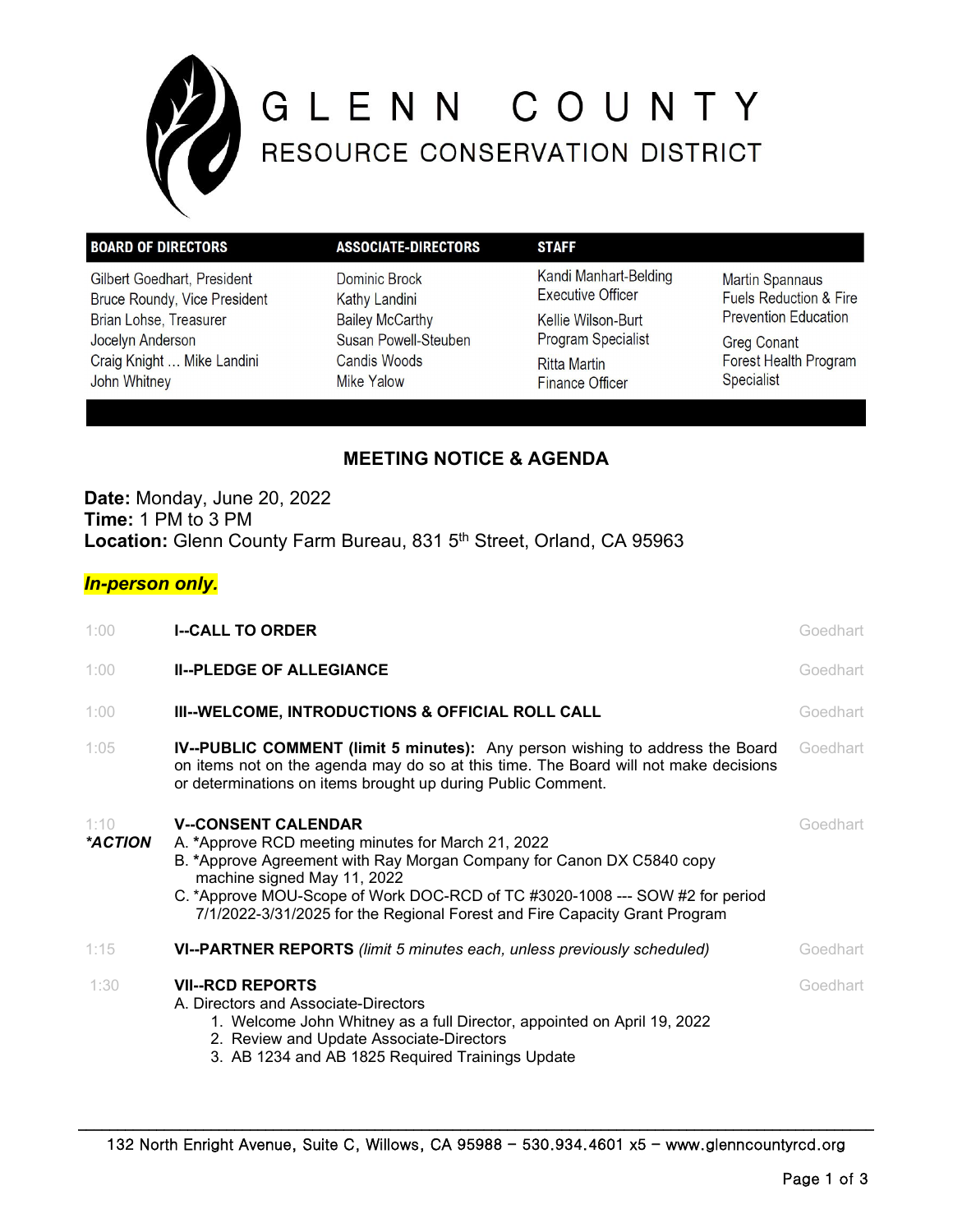|                 | <b>B.</b> Executive Officer<br>1. General Plan Advisory Committee (GPAC) Update<br>2. Drought Task Force Committee Update                                                                                                                                                                          |                               |
|-----------------|----------------------------------------------------------------------------------------------------------------------------------------------------------------------------------------------------------------------------------------------------------------------------------------------------|-------------------------------|
|                 | a. Well Drilling Ordinance Update<br>3. AB 1902 Update and Correspondence                                                                                                                                                                                                                          |                               |
| 2:00            | <b>VIII--LONG RANGE PLAN UPDATE IN 2022</b><br>A. Long Range Planning for Years 2023-2028 - Update on progress                                                                                                                                                                                     | Manhart-<br><b>Belding</b>    |
| 2:15<br>*ACTION | IX--FINANCIAL/BUDGET REPORT<br>A. *Discussion and possible action to accept the following reports:<br>1. UMPQUA Bank Statements and Reconciliations<br>2. Balance Sheet                                                                                                                            | Lohse/<br>Martin              |
| *ACTION         | B. *Discussion and possible action to accept Financial Statements together with<br>Independent Auditor's Report for the Year Ended June 30, 2021 by Smith &<br>Newell, CPAs                                                                                                                        |                               |
| *ACTION         | C. *Discussion and possible action to approve RCD Cash Disbursement Journal<br>(Check Detail Register since previous RCD Meeting)                                                                                                                                                                  |                               |
| *ACTION         | D. *Discussion and possible action to update signature card at UMPQUA Bank for all<br>accounts with current RCD Directors: Goedhart, President; Roundy, Vice<br>President; Lohse, Treasurer; Anderson, Knight, Landini, Whitney (adding<br>Whitney)                                                |                               |
| *ACTION         | E. *Discussion and possible action to authorize the opening of one interest-bearing<br>UMPQUA account to meet grant agreement terms and conditions (CAL FIRE<br>#5GG20127 - Stony Gorge Hazardous Fuels Reduction)                                                                                 |                               |
| *ACTION         | F. *Discussion and possible action to approve staff compensation adjustments to<br>those qualified, effective July 1, 2022                                                                                                                                                                         |                               |
| 2:30            | X--RCD PROJECTS & PROGRAMS UPDATE<br><b>Fee-For-Service Partnerships</b><br>A. Colusa Glenn Subwatershed Program - Outreach and Education Services<br>B. Sacramento Valley Region of RCDs - Secretary/Treasurer Services                                                                           | Manhart-<br>Belding/<br>Staff |
|                 | <b>Federal Agreements</b><br>None                                                                                                                                                                                                                                                                  |                               |
|                 | <b>State Agreements</b><br>A. CAL FIRE #5GG17226 - Glenn County Highway 162 and County Road 306 Fuel<br><b>Breaks</b>                                                                                                                                                                              |                               |
|                 | B. CAL FIRE #5GG17227 - Glenn County Community Wildfire Protection Plan Update<br>for Community Protection Projects<br>C. CAL FIRE #5GG17228 - Tehama-Glenn Fire Safe Council Fire Prevention                                                                                                      |                               |
|                 | <b>Education Program</b><br>D. CAL FIRE #5GG20127 - Stony Gorge Hazardous Fuels Reduction                                                                                                                                                                                                          |                               |
| *ACTION         | 1. *Discussion and possible action to approve Cooperator Agreement for<br>Projects Implemented in Cooperation with the Glenn County RCD and<br>authorize President to sign each agreement for CAL FIRE<br>#5GG20127 - Stony Gorge Hazardous Fuels Reduction Management<br>Implementation           |                               |
| *ACTION         | 2. *Discussion and possible action to approve Professional Services<br>Agreement with Cook Construction and authorize President to sign for<br>CAL FIRE #5GG20127 - Stony Gorge Hazardous Fuels Reduction<br>Management Implementation<br>E. CAL FIRE CCI Forest Health #8GG19616 - Smokey Project |                               |
|                 | F. CAL FIRE Elk Creek Emergency Fuel Break (Governor's Project)<br>G. CDFA Healthy Soils Program (HSP) Technical Assistance - 2020-2023                                                                                                                                                            |                               |